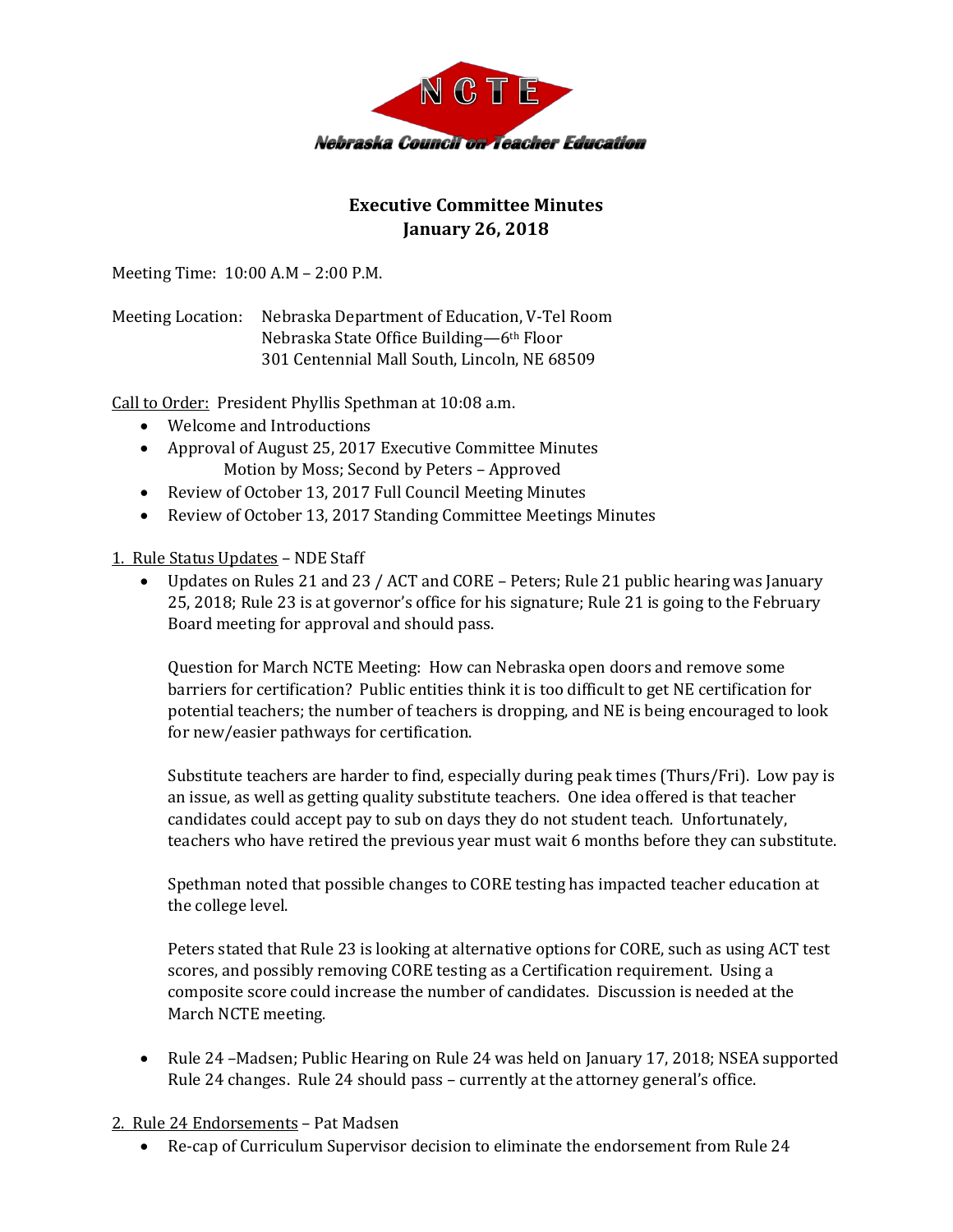- Assessment Leadership should also be eliminated from Rule 24 as per Curriculum Supervisor *Ad Hoc* recommendation
- Social Sciences area endorsements *Ad Hoc* will be held later this spring/summer
- Health Sciences endorsement is scheduled for March 2 objective is to change the endorsement from a subject to a field endorsement. There is a huge demand for health sciences teaching and training, as well as an increased need in health sciences careers in the state.

## 3. Program Approval – Pat Madsen

- UNK On-Site Visit January 28-30, 2018
- UNL On-Site Visit March 11-13, 2018
- Hastings College On-Site Visit April 8-10, 2018
- Creighton University On-Site Visit April 15-17, 2018
- Doane University and Concordia University Off-Site Folio Review June 26, 2018
- Bellevue University Visit by State Team March 22, 2018. All state team members have agreed to serve again this year.

4. NCTE Full Council (and Executive Committee) Meeting Schedule for 2018-2019 – Casey; Reviewed the survey results, with nothing conclusive for changing the meeting dates. Suggestion to move the March meeting to the last week in February for 2019. (Date would be February 22, 2019.) The next Executive Committee meeting will be April 20, rather than April 27, which is a state holiday.

5. Legislative Session Appraisal/Review– Brian Halstead presented an update on legislative issues involving education.

Halstead reported that LB1052 on dyslexia identification and intervention includes a component that states in 2019 dyslexia coursework will be required for all future teachers. (possibly 6 hours)

LB651 requires K-3 teachers to incorporate more reading preparation. Not sure where this will go.

Alternative Certification – Halstead and Peters; In response to LB1135 to have a state-created alternative program (state-run program, not college-run program) for alternative certification, candidates would need a BA, and in year 1 would take 6 hours of coursework to qualify for a para position; in the summer they would then take 12 hours of coursework and be placed in a regular teaching position; at the end of year 2, they would then be totally certified. Spethman responded that we don't want to follow OK and TX models, but we should look at what we are currently doing here at NE. Maybe a two-step program like Iowa offers would be something to look at. Moss questioned if the state has the authority to offer an alternative educational program? Halstead replied that one section of a bill says if a teacher has a certificate from another state, they will get a NE certificate for 2 years, as long as the certificate is kept valid. This bill would require monitoring the other state's teacher certificates. Another path would be to show NE that you are taking appropriate classwork for NE certification. This bill does have a hearing on February 5 with Education Committee.

6. Educator Effectiveness – Matt Hastings presented in place of Janine Theiler School Ready Learner Ready Document (from Florida meeting in October): The NDE representative group agreed with CCSSO definitions; they spent time trying to implement these definitions as part of the integral work of NDE. In using the definition and